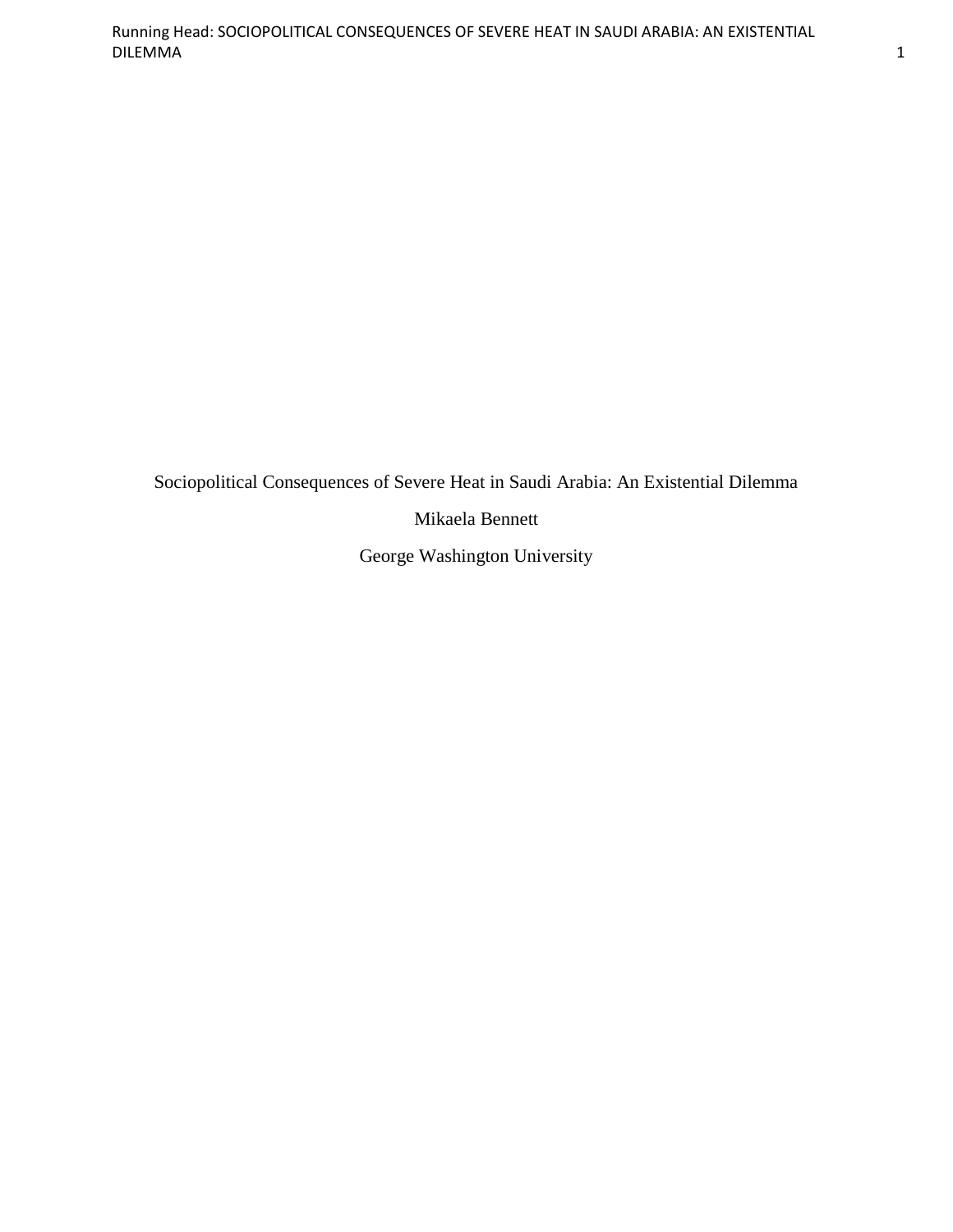### ABSTRACT

Scientists have set upper limits for the degree of heat stress humans are able to endure, and have projected likely levels of temperature increase due to anthropogenic climate change in the Middle East. The combined forecast presents formidable findings with implications for Saudi Arabia"s economy, society, and political stability. Saudi Arabia and other oil-producing Gulf states serve as interesting case studies because they possess high adaptive capacity but suffer from paradoxical incentives regarding mitigation and adaptation. However, predicted trends in the incidence of extreme heat suggest that adaptation will be necessary for Saudi Arabia"s survival. These adaptations will reshape the spatialization of Saudi society, facilitate the policing of social activity, and exert asymmetric pressure on particular segments of Saudi society (i.e. marginalized groups, the very young and very old). Further study is recommended to improve understanding of the impact of extreme heat on Saudi Arabia.

*Key terms*: heat, climate change, Saudi Arabia, adaptation, stability, spatial, spatialization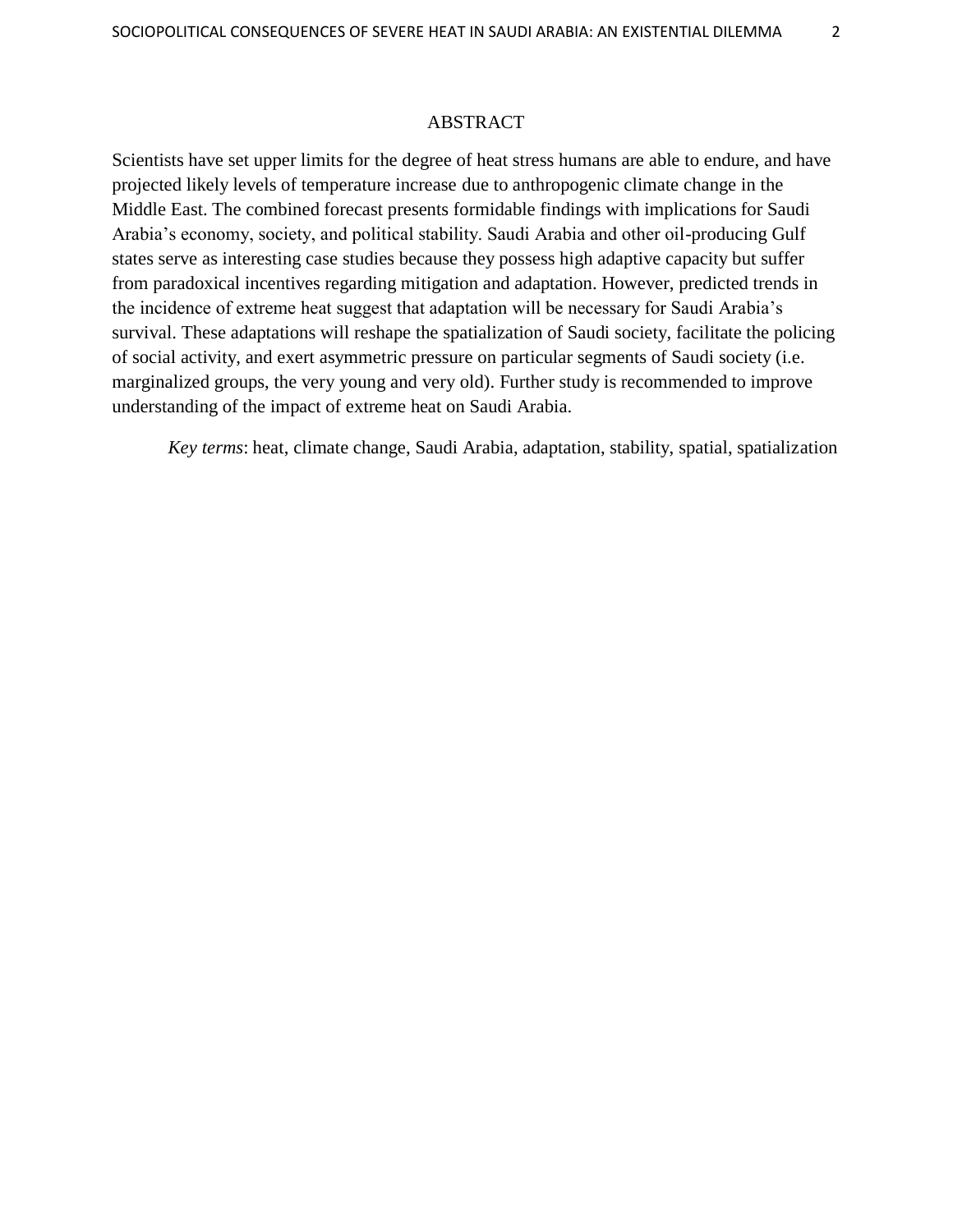#### Sociopolitical Consequences of Severe Heat in Saudi Arabia: An Existential Dilemma

In order to maintain large urban settlements in the face of environmental challenges, humans have demonstrated capacity for sophisticated feats of organization and engineering. However, such efforts generally also require significant wealth. Cities such as New Orleans, Las Vegas, and London serve as prime examples of urban locations which utilize massive engineering projects to maintain a habitable urban environment in the face of environmental challenges. Oil producing states on the Persian Gulf, like the Kingdom of Saudi Arabia (KSA), are of particular interest for future studies on urban adaptation precisely because of their substantial wealth. We might therefore expect them to have more adaptive ability compared to other countries facing severe environmental challenges. This would also be an oversimplification of Saudi Arabia"s situation, and adapting to climate change will not be an easy task for any country. Despite its oil wealth, Saudi Arabia may actually derive less adaptive capacity from its oil wealth than its neighbors. Saudi Arabia"s larger population undercuts its impressive wealth, and makes it poorer per capita than a small country like Kuwait. Still, Saudi Arabia"s large territory which encompasses more diverse environmental character may suggest adaptation capacities which are unavailable to Qatar, the UAE, Bahrain, or Kuwait. Furthermore, Saudi Arabia"s landmass is not confined to the Persian Gulf coastline, where severe heat is anticipated to be at its worst.

When the idea of climate change first broke on the scene, research initially focused on average global temperature increase and struggled to explain the complexity of what that would mean to the world in terms of experienced temperatures. Amid the many dramatic consequences which have since been added to the roster of climate change threats (e.g. sea level rise, freshwater scarcity), it is important not to underestimate the continuing challenge of adapting to temperature extremes. While the nature of the problem remains slippery and complex, we now have enough information to expand the discussion beyond climate data trends. Recently introduced predictions for heat trends in the Persian Gulf and Arabian Peninsula provide the point of departure for this paper and open up the opportunity to begin analyzing the ways in which anticipated severe heat will affect society and politics in Saudi Arabia. Increased frequency of severe heat in Saudi Arabia and the Gulf will have complex consequences which demand unprecedented adaptation. Modes of adaptation to severe heat in Saudi Arabia raise new questions regarding the implementation of technology, political economy, and spatialization of social activity. These questions illuminate what promises to be an existential challenge for Saudi governance and human survival in the region.

## Climate Change and Heat: Cause for Concern

Heat presents a significant threat to human life, and yet it tends to be perceived as a rather ambiguous threat. It can be challenging to explain how a severe heat event differs from a 'normal' heatwave or 'typical' seasonal heat, and the human tendency to underestimate heat risk makes it challenging to respond to. However, anticipating heat threat and implementing proactive plans to protect populations during severe heat is key to reducing mortality from those events, as demonstrated by the historic 2003 heat wave in Europe (Poumadere, Mays, Le Mer, & Blong, 2005; Maloney & Forbes, 2010; Hanna & Tait, 2015). Europe logged approximately 20,000 casualties due to heat during the 2003 event, but Portugal, despite its tendency toward higher temperatures than other European countries and the fact that it hit a historic temperature of 47°C that summer, experienced a comparatively small number of casualties. This success was attributed to the fact that previous heat events had prompted the creation of a response plan to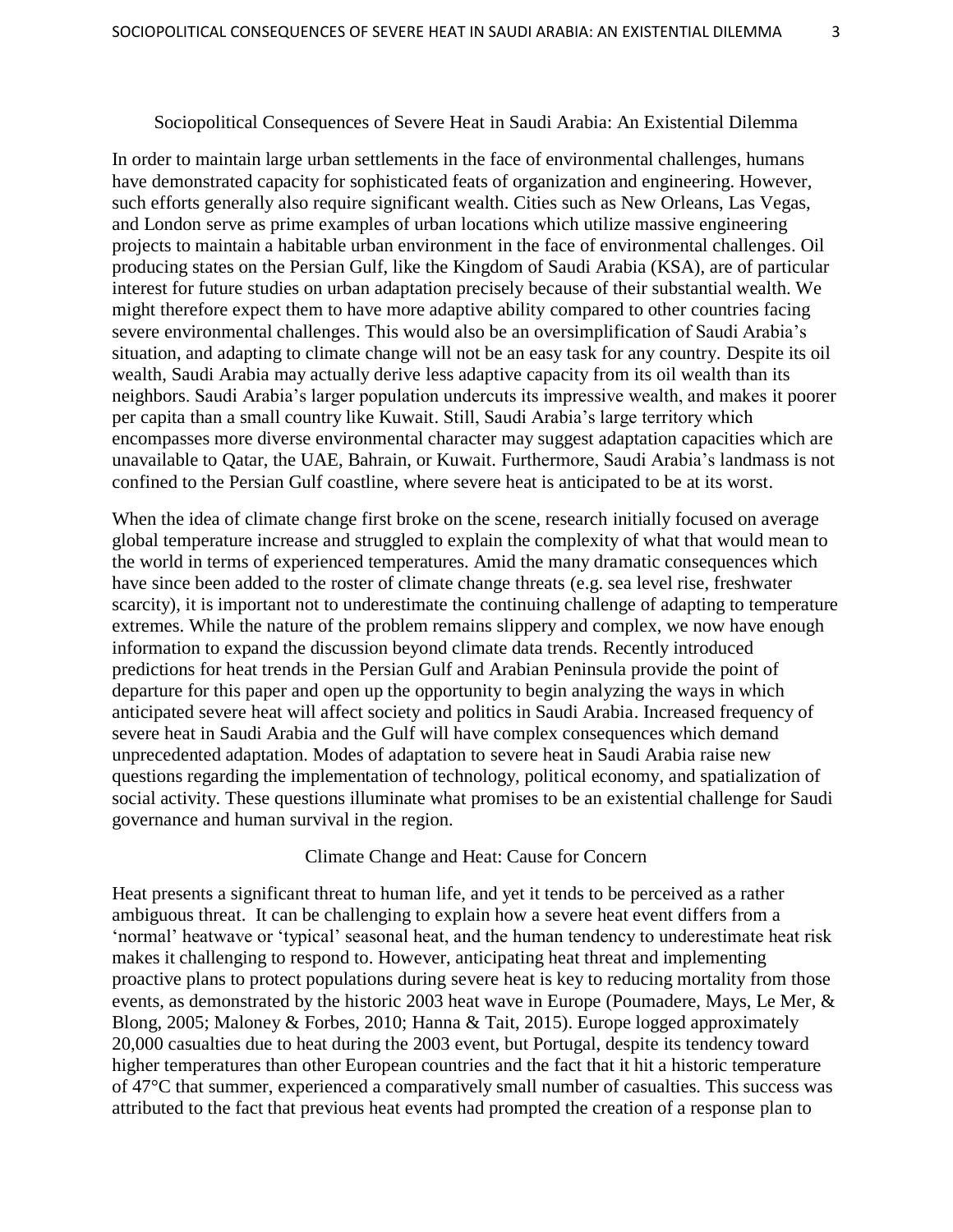safeguard vulnerable populations in severe heat events (Poumadere et al., 2005). Thus, while it may be difficult to overcome the public and political ambivalence due to a lack of urgency, it is clear that it is critical to do so.

# Anticipating Heat in the Middle East

While there is some variation, a significant portion of the Middle East is arid and already experiences punishing temperatures in the summers. Under current circumstances heat in the region can pose a threat to human health if precautions are not observed (Hereher, 2016; Hanna & Tait, 2015; Russell, 2016). Steven Sherwood and Matthew Huber concluded that "Any exceedence of 35°C for extended periods should induce hyperthermia in humans and other mammals, as dissipation of metabolic heat becomes impossible." (Sherwood & Huber, 2010, p.1)<sup>1</sup> Sherwood and Huber proceed to define a limit of 6 hours for human endurance at 35 $^{\circ}$ C, but understanding of this limit should be moderated by the fact that Sherwood and Huber's limit, "…applies to a person out of the sun, in gale-force winds, doused with water, wearing no clothing, and not working," (Sherwood & Huber, 2010, p.3). A set of temperature trajectories produced by Jeremy Pal and Elfatih Eltahir (2015) predict that by 2100 some areas in the Middle East will regularly experience temperatures above 45°C and occasionally temperatures above 60°C. This would render these areas uninhabitable according to Sherwood and Huber. The most lethal predictions in Pal and Eltahir"s models exist around the Persian Gulf coastline and Arabian Peninsula for a number of reasons, but primarily because of the way that humidity reduces the human body"s ability to regulate internal temperature.

With such formidable predictions in hand, it is urgent for regional populations and governments to develop response plans to address severe heat. In this paper I aim to explore relevant considerations for developing such a plan specifically as regards Saudi Arabia. For the purposes of this endeavor I exclude from consideration an array of corollary issues in the region related to climate change which merit investigation in their own right. Many of these other issues will likely interact dynamically with temperature trends. They include, but are not limited to: freshwater shortages, groundwater and seawater evaporation, dust storm frequency and severity, weather variability, sea level rise, seawater salinity, reef bleaching, disease vectors, and agricultural collapse.

# Human Approaches to Climate Change

Humanity"s relationship with the environment has traveled a long way from the dualism which viewed people in conflict with nature. More recent conceptualizations of the human-environment relationship have applied a narrative of sustainability and sustainable development which attempt a reconciliation of human with environment, but these terms have been criticized as difficult to define and fraught with unresolved contradictions (Giddens, 2011). However, forecasts for climate change and its fallout, such as severe heat, present scenarios in which reconciliation becomes increasingly difficult, if not impossible. Climate change thus far has been predominantly framed in terms of mitigation, but discussion of adaptation strategies is gaining

 $\overline{a}$ 

<sup>&</sup>lt;sup>1</sup> All measures of temperature provided in this paper are wet-bulb temperatures (TW), a measure which accounts for humidity and indicates the maximum cooling effect achievable by evaporation (e.g. human sweat), unless otherwise indicated. At 100% relative humidity, the wet-bulb temperature equals the dry-bulb temperature. Otherwise, it will be lower than dry-bulb temperature (T).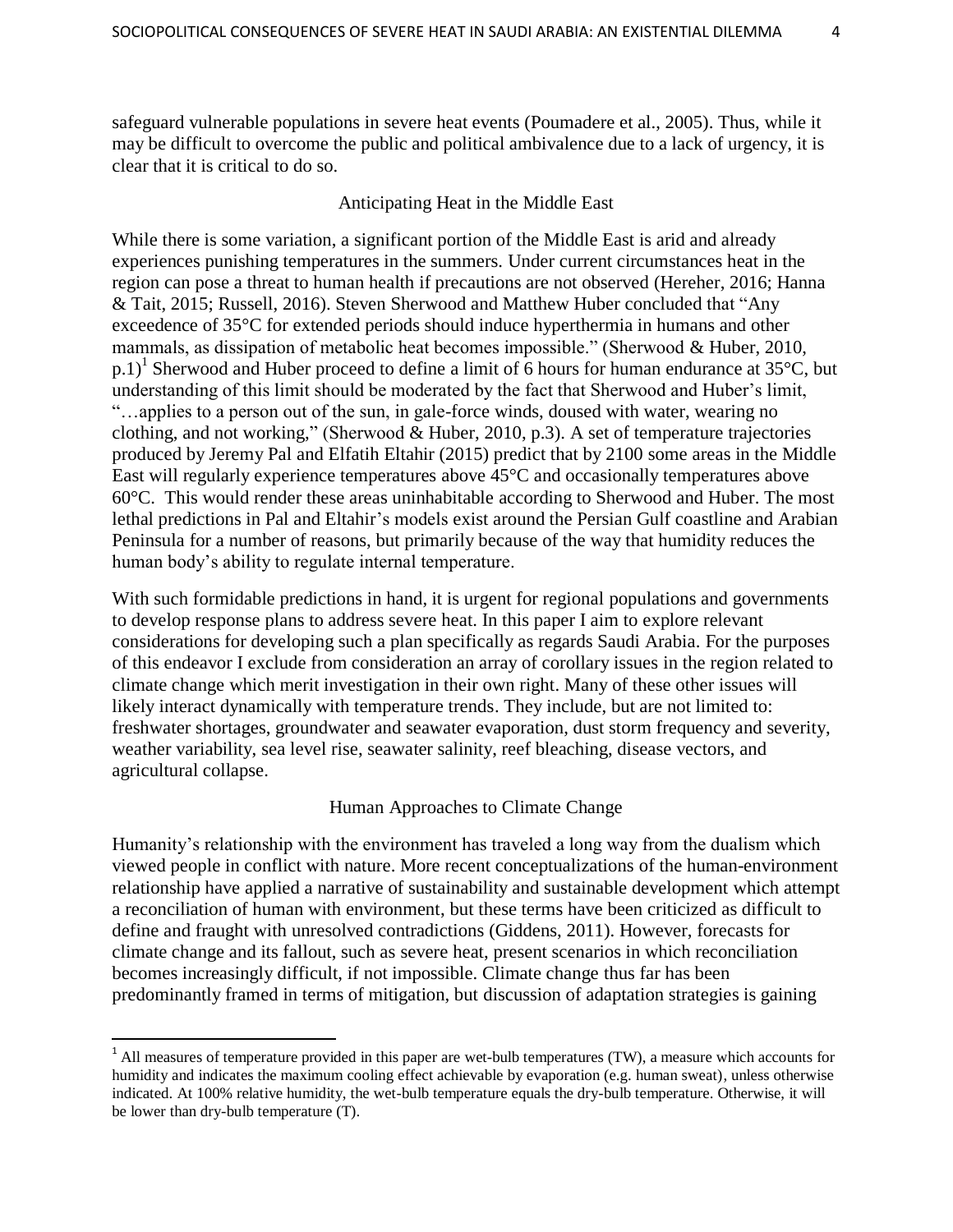prominence (Fussel & Klein, 2002; Javeline, 2014; Howell, Capstick, & Whitmarsh, 2016). Mitigation of climate change depends on the reduction of greenhouse gases (GHGs) in the atmosphere, and the greatest source of GHG emissions lies in human oil and gas consumption. For a country like Saudi Arabia, which relies almost entirely on oil and gas for its national income, mitigation efforts present serious near-term difficulties. Conversely, unmitigated climate change presents unprecedented long-term challenges.

The glacial pace of global mitigation efforts and the marginal progress made towards an international agreement on climate change have diminished optimism for mitigation as a strategy. A 2°C rise in average global temperature is often treated like a foregone conclusion, and if emissions continue at unmitigated rates then global temperatures are likely to rise past the 2°C threshold (Hanna & Tait, 2015). Scientists estimates have tended toward conservatism in an effort to protect the credibility of their findings, but we now see that not only are the effects of climate change likely to exceed these estimates, but the opportunity window for mitigation is closing (Kjellstrom, 2013; Hanna & Tait, 2015). For these reasons, the conversation is shifting away from mitigation and increasingly including adaptation strategies as serious realities (Davoudi, 2010; Pizarro, 2010). Adaptation can be adopted concurrent with any mitigation efforts, but for some countries adaptation is likely to be the main response to climate change.

#### Heat Adaptation in Saudi Arabia

The human body has the ability to adapt to temperature changes through acclimation and acclimatization. For sudden variation in temperature the body sweats in order to regulate internal body temperature through evaporation from the skin. However, humidity impairs this mechanism by preventing the evaporation of moisture. For this reason, researchers use two measures to discuss temperature, 'dry bulb' temperature and 'wet bulb' temperature. Dry bulb temperature expresses a simple temperature reading, whereas wet bulb temperature accounts for the effect of humidity. Given more time, a human body can also acclimatize to some degree by shifting other body mechanisms such as heart rate, which are not dependent on evaporation (Maloney & Forbes, 2010; Hanna & Tait, 2015). However, heat stroke and mortality are the observed consequences of the body"s failure to adapt, and highlight the limits of human biological adaptability. In the trajectories described by Pal and Eltahir, severe heat in Saudi Arabia will necessitate constraining most outdoor activities, which include the annual Hajj attended by millions of Muslims, construction, outdoor markets, and general pedestrian activity (Kjellstrom, 2013; Pal & Eltahir 2015; Dunne, Stouffer, & John, 2013).

Human biological adaptability is often enhanced by technology and infrastructure . This can be as mundane as choice of clothing and as grandiose as fundamentally redesigning the urban environment. These adaptations help humans exceed their biological resilience, but they also have their limitations (Hanna & Tait, 2015). Severe heat also directly affects existing technology and infrastructure in complicated ways. For example, heat can warp rail ties and alter the runway length required for airplanes to safely land (Pal & Eltahir, 2015).

Furthermore, the rapid urbanization of Saudi Arabia will mold adaptive concerns and responses. Urban environments have been shown to facilitate efficiency and economies of scale, but they can also create counterproductive phenomena such as the formation of urban "heat islands" which reduce nighttime cooling, reduction of tree cover and vegetation, and entrapment of air between tall buildings on narrow streets (Kjellstrom, 2013; Hereher, 2016; Harlan, Brazel,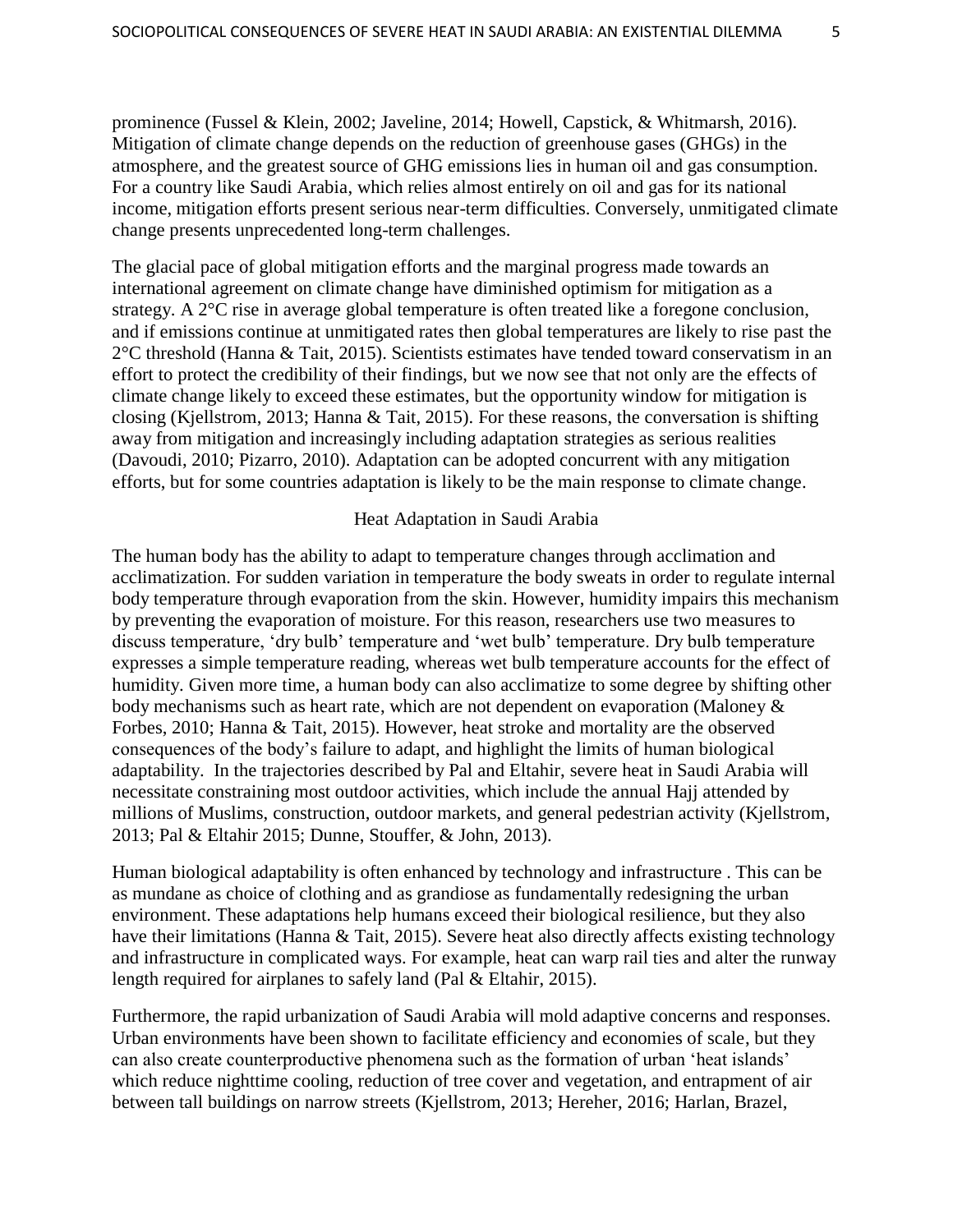Prashada, Stefanov, & Larsen, 2006; Guindon & Nirupama, 2014). Sustainable urban design also offers insight into the ways that building design and coloration can heat or cool a city (Pizarro, 2010).

However, it is not always straightforward how best to apply these insights in order to achieve maximum cooling effect, and it is necessary to confront the already existing architecture and infrastructure in any heat reduction plan. For example, Saudi cities tend to be relatively spread out and characterized by low buildings and broad speedways. This urban sprawl is good for airflow around individual buildings, but creates challenges for public transportation, utilities, and shade cover provision (Pizarro, 2010; Kamel, 2013; Harlan et al., 2006; Menoret, 2014). However, recent proposals in Saudi Arabia tend to advocate a more dense urban construction and emphasize walkability, which can facilitate shade cover (Kamel, 2013; Ware, 2015; Abou-Korin & Al-Shihri 2015). Given Pal and Eltahir"s heat trajectories, an emphasis on walkability in Saudi urban design may prove overly optimistic.

Also, Saudi Arabia is building a massive subterranean metro rail project in Riyadh, an ambitious and highly costly venture which demonstrates Saudi Arabia"s present adaptive capacity (Varinsky, 2016; "Space stations", 2013; "Let"s Go", 2016). However, that oil wealth represents a "deal with the devil" that Saudi Arabia is making by forgoing mitigation in order to facilitate adaptation. Ultimately, Saudi Arabia"s population is likely to rely increasingly on technology and technological solutions in order to inhabit the region. What will be needed if temperatures rise according to Pal and Eltahir"s projections is complete isolation from the environment, as opposed to slight modifications in urban behavior and design. For Saudi Arabia, climate change is converting heat adaptation from a comfort measure to a requirement for human viability.

The single most critical technology for Saudi Arabia"s ability to withstand severe heat is air conditioning. Already a central feature of life in Saudi Arabia, Saudi residents will increasingly depend on air conditioning for survival. Like the other solutions considered above, air conditioning is not a straightforward solution. Electricity for air conditioning in Saudi Arabia is powered by oil and gas, which is problematic for several reasons. First, Saudi Arabia foregoes significant income benefits by consuming its own oil and gas rather than selling it abroad. Second, the supply of oil and gas is expected to peak in the not-so-distant future, if it has not already. Third, the use of oil and gas to generate electricity contributes to global warming and will increase the frequency and severity of severe heat. Furthermore, individual A/C units vent heat into the outside environment which increases the exterior temperature and contributes to the urban heat island effect (Kjellstrom, 2013).

Air conditioning requires an extensive electrical infrastructure, and Saudi Arabia is already investing in improving and expanding its electrical grid capacity. Saudi Arabia is projected to grow by 45% by 2050, so these reinforcements will need to not only solve capacity and reliability issues for the current population, but will need to keep pace with rapidly expanding demand (Abou-Korin & Al-Shihri, 2015; Alghamdi & Moore, 2014). Multiple blackouts have been experienced throughout the region, including Saudi Arabia ("Record highs", 2010; "Power outage", 2015; "Power outage", 2016). Electrical blackouts in Baghdad in 2015 inspired protests, demonstrating the importance of electrical grids to state stability (Russell, 2016).The consequences of such blackouts will become increasingly catastrophic. To make matters worse, it is likely that for populations confined in air conditioned environments acclimatization will not occur, which will make their situation all the more perilous if air conditioning fails (Maloney &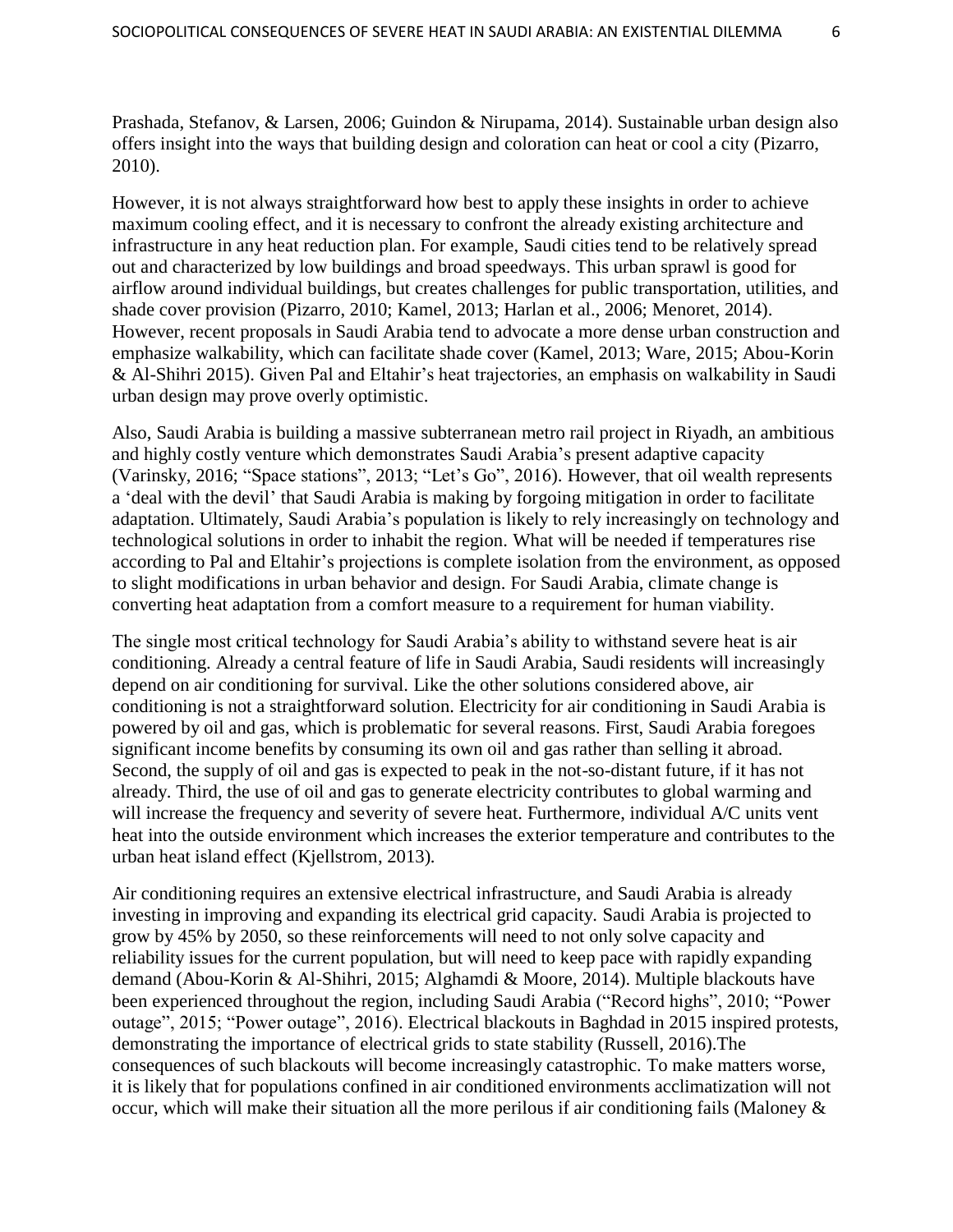#### Forbes, 2010).

In addition to expanded grid capacity, Saudi Arabia will need to use backup networks which currently exist with other GCC countries, but the entire region is projected to be vulnerable to increased heat and those networks may not be available when they are needed. Also, dependence on electrical systems makes Saudi Arabia vulnerable to direct attacks on those systems. It is possible that decentralized backup solutions may be available, such as solar-powered A/C units, but they have not been explored yet. However, Saudi reliance on technological solutions will mean that backup systems and disaster response plans will become critical. A central question for Saudi adaptation to severe heat is going to be how to respond when a system which is necessary for human survival, whether it be the electrical grid or a personal vehicle, fails.

# Political Economy Dimensions of Severe Heat

Severe heat will have a profound impact on the Saudi economy and national security. Limitations on outdoor activity imposed by severe heat would make performing the Hajj in summer impossible, potentially damaging a leading source of Saudi prestige, authority, political power, and revenue. The inability to perform outdoor labor for significant portions of the year would impact Saudi Arabia"s real estate industry and hamper its ability to build and maintain infrastructure (Dunne et al., 2013). Saudi Arabia, like other GCC countries which employ a high number of imported labor to perform such tasks, is unlikely to be overly concerned with the welfare of these workers. Evidence of this can be found in an anecdotal encounter Pal (2017) described to me with one of his interlocutors, who told him that even though, officially, outdoor work in Saudi Arabia is supposed to stop when temperatures reach 45°C (dry-bulb) and above, the government agency in charge of reporting the temperature frequently fails to accurately report that the temperature has crossed this threshold and as a result this rule is effectively not enforced. Qatar has made headlines in recent years for abusive labor practices as it prepares for the World Cup 2022, and unfortunately this exemplifies the treatment of imported labor across the region (Pattisson, 2013; Ingraham, 2015; "Abandoned", 2016; "Bad Dreams", 2004). If heat extremes reach the level of Pal and Eltahir"s models then it would become infeasible to continue such labor practices; the mortality rates and the corresponding rate of worker replacement would simply be too high.

Severe heat will also have consequences for Saudi Arabia"s agriculture industry, which Saudi Arabia has sunk significant investment into in recent years. A combination of heat and freshwater scarcity will likely condemn the industry, and Saudi Arabia will have to decide whether to move agriculture indoors (e.g. greenhouses and hydroponics), or to accept that it must import its food. The feasibility of transferring an entire industry indoors is doubtful, and does not resolve all the issues (such as water supply and livestock management) (Al-Kolibi, 2001). Saudi Arabia has already purchased land in places like Tanzania, Ethiopia and the American Southwest for agriculture production for import (Wilkerson, 2009; Daniels, 2016; Swanson, 2015). In this case Saudi agriculture will be subject to the stability of the host country and its relations with that country.

While Saudi Arabia has generally obstructed international climate change mitigation efforts because of its reliance on a strong oil and gas sector, it also has significant incentives to wean itself off oil and gas and transition to a diversified economy (Russell, 2016). Domestic consumption of Saudi oil is costly to the Saudi state because it heavily subsidizes its oil at home.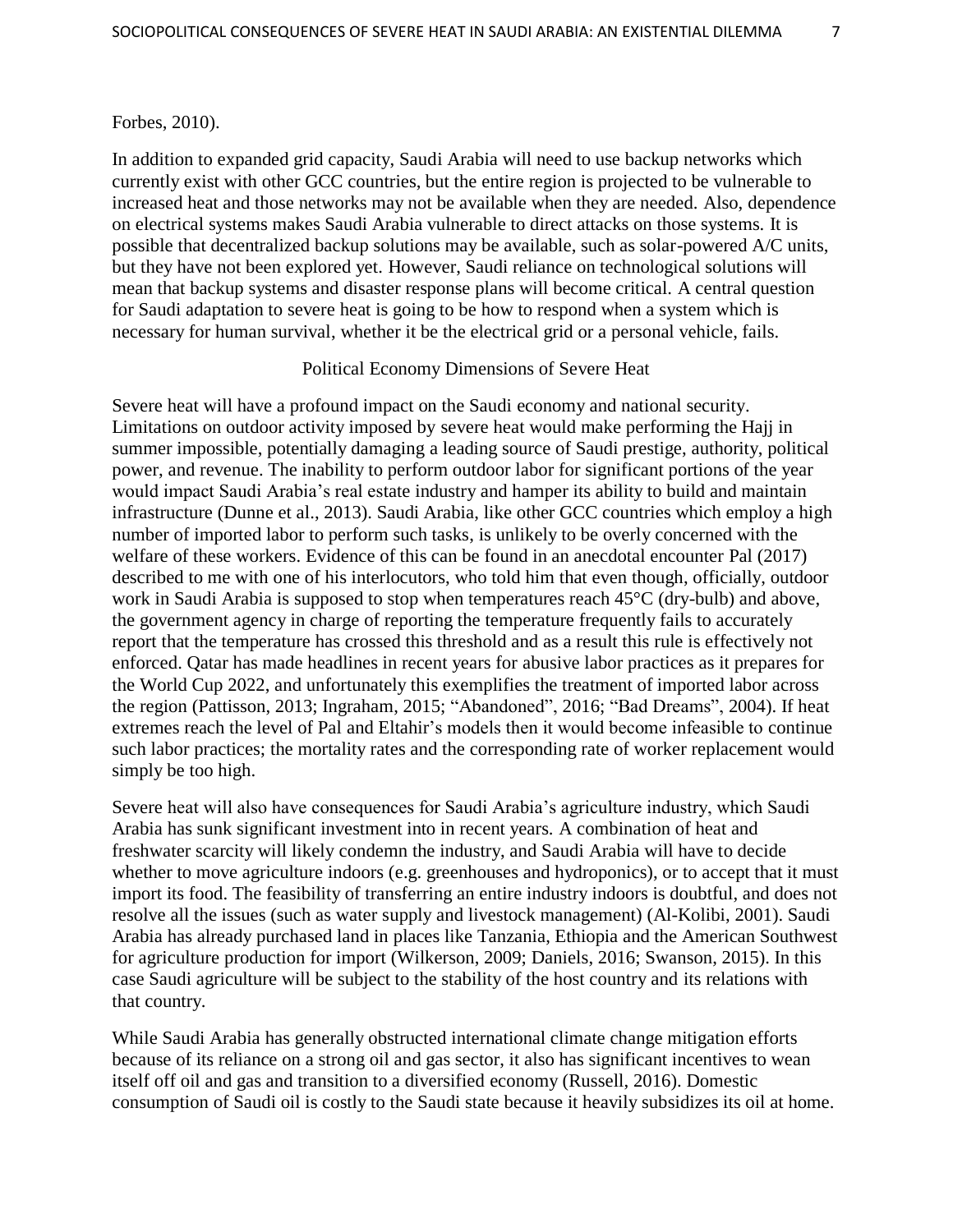Indeed, Saudi Arabia"s domestic pricing is the third lowest after Venezuela and Iran (Alhoweish & Orujov, 2016). This leads to inefficiencies such as illegal exports of oil for profit on the black market, which affects global demand for oil. It also deprives Saudi Arabia of the income it might have earned from selling that oil abroad. In 2010, domestic consumption of oil by the power and water sectors was equivalent in value to 8.2% of Saudi Arabia"s GDP, and is projected to equal 24% of GDP by 2030 (Taher & Hajjar, 2014). Consumption needs are projected to equal 8 million barrels a day, which would cause oil exports to net zero by 2050, in order to meet domestic energy needs (Husain & Khalil, 2013, p. 10). It is also expected that oil producing states will experience a decline in revenue and political influence due to falling oil prices as global demand rises for new energy sources (Russell, 2016). Saudi Arabia is aware of these dynamics and is already looking at ways to diversify its economy and implement renewable energy sources at home (Russell, 2016; Gelil, 2016; Alhoweish & Orujov, 2016; Taher & Hajjar, 2014).

However, the shift away from oil presents a paradox for Saudi adaptation efforts. Systemic change to Saudi Arabia"s economy and the decline of oil revenues could potentially destabilize the country because of the nature of the Saudi government"s political contract with its population. Oil wealth facilitated the creation of a rentier state in which the government uses cash payouts to citizens, as well as key domestic and international players, in order to legitimize the royal family"s power and promote its policy preferences abroad. If Saudi Arabia is unable to continue current benefits and handouts this could create issues for Saudi society and stability. Those handouts include easy access to cheap (a.k.a. heavily subsidized) oil and gas. Furthermore, the infrastructure changes demanded by severe heat (and other climate change consequences) are costly. Even now, at the height of oil profitability, Saudi Arabia relies on mechanisms such as public-private partnerships to source funding for its current infrastructure projects (Biygautane, 2016; Taher & Hajjar, 2014). Additionally, dependence on electricity infrastructure and desalinization plants for survival will expose Saudi citizens to attacks on or failures in these systems. To confront this risk, Saudi Arabia will need to increase its military expenditures, which are already extraordinarily large. Saudi Arabia will also need to invest in military capacity in order to defend overseas food production. It will be challenging to cover all these costs without easy income from oil.

# Spatialization of Severe Heat

The impact of severe heat on Saudi economy and infrastructure will have profound consequences for Saudi society and the spatiality of Saudi urban life. These, if not addressed, may be additional sources of discontent and political tension. The intensity and duration of heat events predicted means that the Saudi population will be driven to inhabit artificial environments which insulate them from the environment, much in the way a space shuttle creates inhabitable space in the hostile environment of outer space. Public space in Saudi Arabia, for a significant portion of the year, will be limited to indoor spaces such as mosques, restaurants, malls, lecture halls, banquet halls, sporting arenas, gyms, and public transportation. While Saudi society is already accustomed to spending a significant portion of their time indoors, during severe heat public space will vanish as parks and streets become unendurable. This will be especially true for certain segments of the population, such the elderly or very young or physically inactive persons, (Curtis & Oven, 2012).

As a topic of particular concern for Saudi Arabia, it is likely that traditional identities and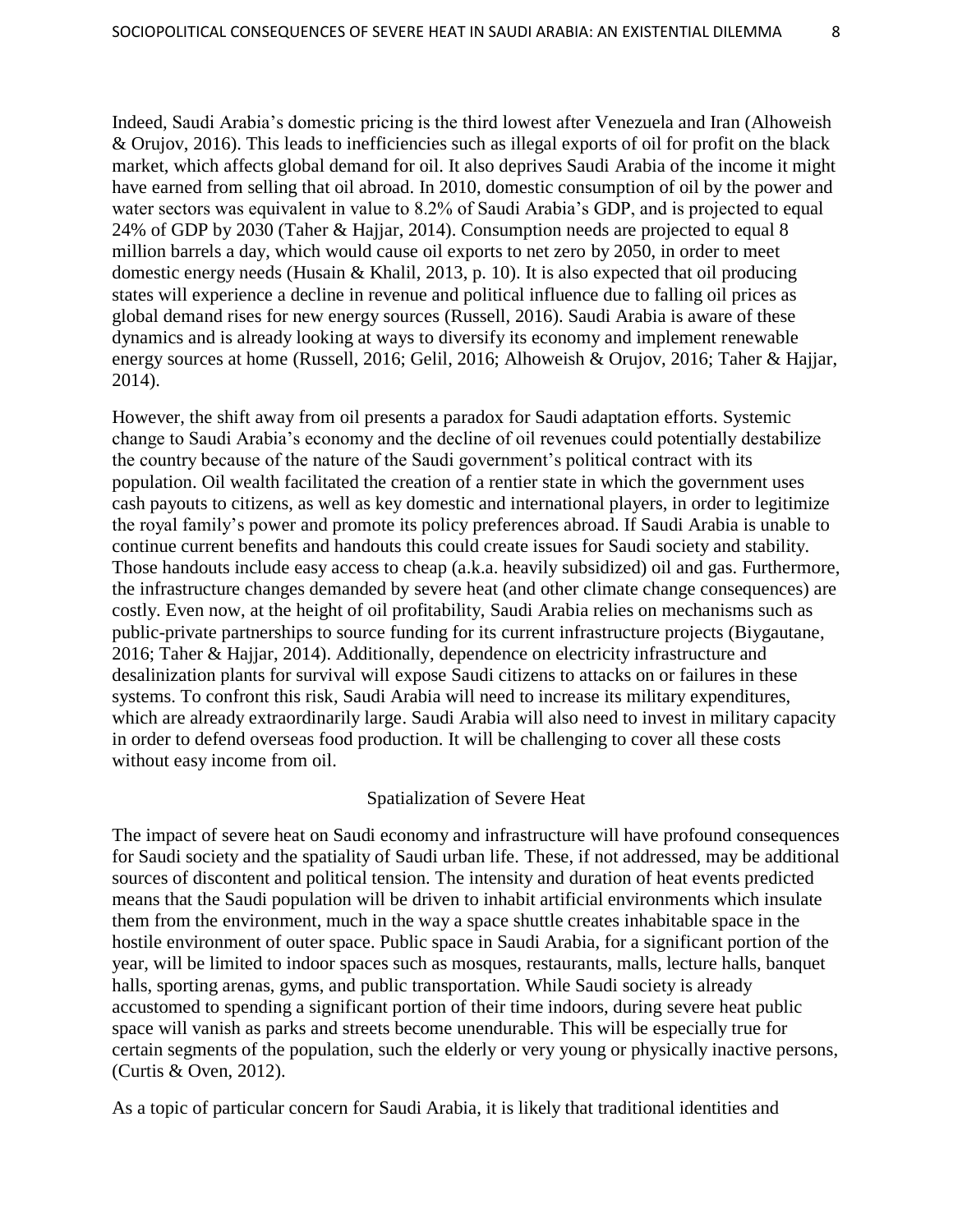lifestyles based on the environment will be threatened. If severe heat prevents outdoor activity, then many aspects of tribal and pastoral life will be disrupted (Verner, 2012). While much of Saudi society left behind these traditional lifestyles with the advent of oil and urbanization, this highlights the way in which new spatialities will affect social inequalities and differ for various communities in Saudi society, such as women, imported labor, lower-class Saudis, Bedouin, and persons who possess darker skin or express tribal or pastoral identities.

Understanding who has access to air conditioned environments and who does not is key to understanding how these communities will be affected by severe heat. For example, informal housing arrangements such as those used by the urban poor and shoddy, crowded living situations such as those provided for imported labor would become uninhabitable (Menoret, 2014; Rashad & Paul, 2016; Human Rights Watch, 2004). Saudi Arabia is already experiencing a shortage of housing and rising housing prices (Abou-Korin & Al-Shihri, 2015; Ware, 2015). Saudi Arabia's present housing crunch will only be worsened by the need to elevate all housing to a minimum standard, which includes reliable air conditioning.

Trading genuinely public space for exclusively private or semi-private spaces will also be a significant factor in determining who has access to air conditioning and society. All built environments, with the exception of homes, are semi-private or privatized spaces. This raises questions regarding citizen rights to the city and state control and is likely to alter the spatialization of Saudi social activity. An entire society confined indoors is unprecedented, but we can surmise based on previous studies of enclosed semi-private space that it will constrain and shape Saudi freedom of movement and expression, protest, social deviance, and social relationships. Many of these semi-private or private spaces impose entry fees, which may be overt or hidden, such as transit fares, shopping or food consumption, clean/fashionable clothing and hygiene, or memberships. Not all members of Saudi society will be able to afford these costs. Access to these semi-private spaces may be also denied on the basis of non-conformity to social standards and may be enforced by private agents such as mall security personnel or bouncers at clubs, rather than government officials (Wakefield, 2008; Sogaard, 2014).

Individuals also self-select from such spaces. As one young man stated, "For example, let us say there are two shops in the same place, but one of them is inside the shopping mall and the other outside, which one would you choose to go to? Simply the one outside of the shopping mall because the other one will be very much controlled by religious police and that creates many problems which I do not want to be involved in," (Almahmood, Scharnhorst, Carstensen, Jørgensen & Schulze, 2017, p. 242). Here, the increased social control in enclosed semi-private spaces is a reason for avoiding them. It is surmisable that severe heat will reduce access to outdoor spaces where greater behavioral freedom is possible.

The elimination of public spaces such as outdoor streets and parks may have additional cascade effects in Saudi society. The gender dynamics of public space in Riyadh are such that public streets are largely a male domain, while women express preference for semi-private spaces like malls because they provide security and social propriety (Almahmood et al., 2017). At present, single men in Riyadh are not allowed to enter shopping malls in the afternoons and evening, which are prime time slots for socialization (Almahmood et al., 2017, p. 242). If the public spaces of streets become inaccessible, then men may encroach on the interior spaces currently dominated by women. This could result in the displacement of women from these semi-private indoor spaces. Alternatively, it could leave men with reduced access to social space and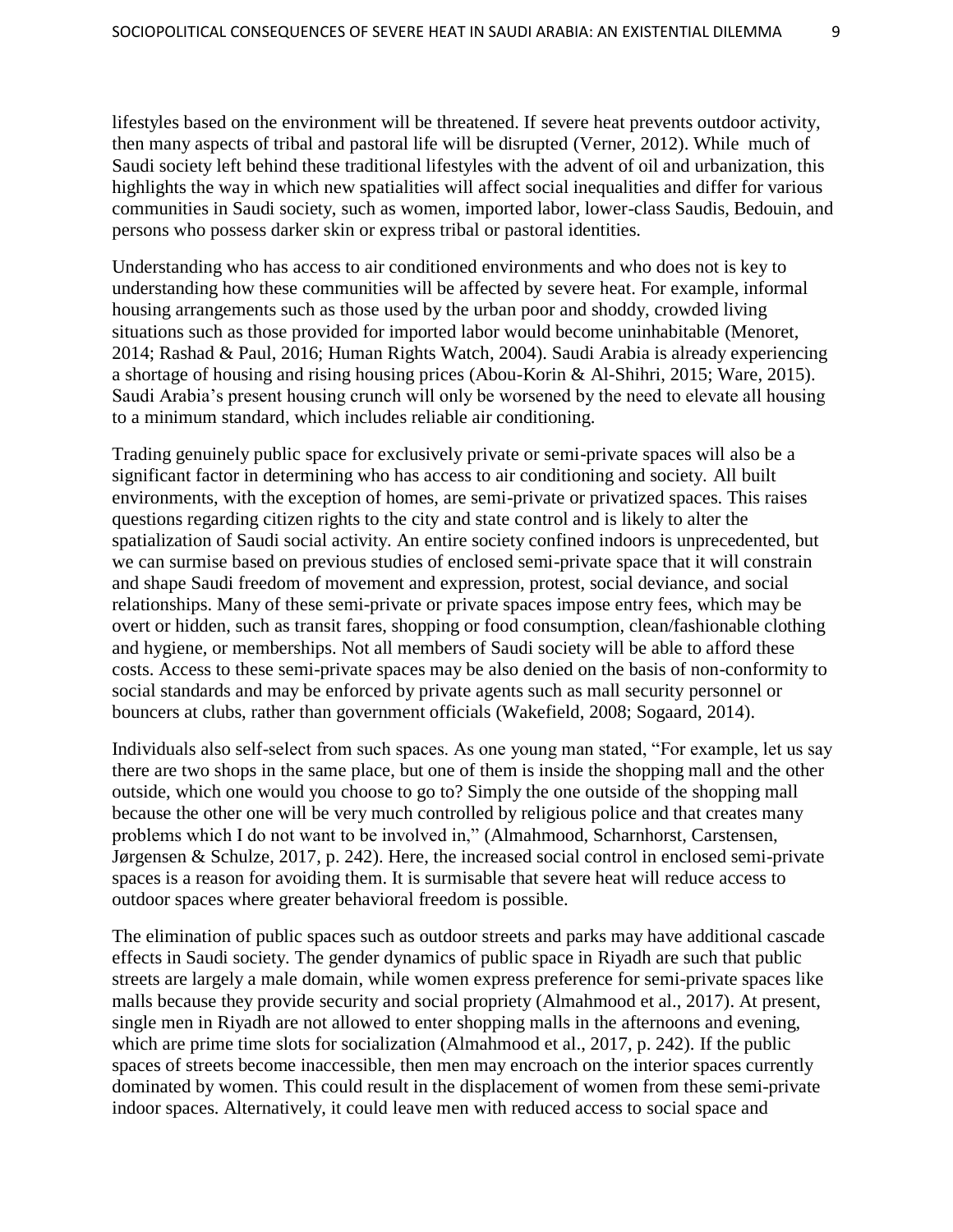behavioral freedom, force further desegregation in semi-private spaces, or require other innovations in the shape of gender segregation in Saudi Arabia.

Adaptation measures have the ability to alter social structures by enforced interaction or to reinforce social divisions by institutionalizing them further. Public transportation adaptation, for example, presents several decisions that provide a demonstration of this dynamic. Currently Saudis strongly prefer private cars and private ride-sharing arrangements to using public busses (Al-Atawi & Saleh, 2013). The result is a class division in public transit, as those who can afford to avoid using busses do so, thereby preventing the mixing of classes in busses. Saudi Arabia"s extensive metro project in Riyadh could either reinforce these divisions or ameliorate them. The answer to this question will be determined by factors such as how admission to the metro system is priced, whether the cars are equally accessible or restricted by social group, and whether wealthy Saudis will choose to use the metro. Air conditioning and transport present just two examples which highlight the ways in which social inequalities and unequal vulnerability to severe heat need to be factored in to adaptive planning.

#### Conclusion

Adaptation efforts responding to severe heat in Saudi Arabia will require leadership from the government, although there may be opportunities for partnerships with the private sector. Individual and social adaptations to climate change which are attributable to heat are difficult to identify, as Saudi Arabia already experiences very high summer temperatures on a routine basis and it can be challenging to distinguish between "normal" heat events and climate change attributable heat. While slight warming trends have been observed, severe heat as considered in this paper is largely a future phenomenon, but it is a future which requires present action. Future severe heat will elicit changes in social spatiality and the economy in Saudi Arabia, both of which hold potential to disrupt political equilibrium. Extreme heat will pose a significant threat to human life and livelihood in the region. Further geographical and social study on the effects of heat would help understand how Saudi Arabia is presently affected by heat and how increased incidence of severe heat will affect it in the future. It is hopeful that the Saudi government is already investing in expanding its electrical grid and building heat-resilient infrastructure such as underground metro systems, although it remains to be seen how successful Saudi Arabia will be at transitioning to renewable energy and a diversified economy. There are many variables at play in climate change and the cumulative threat is substantial. However, vague statements of severity are easy to underestimate. It is important to recognize that the threat posed by heat alone is sufficient enough to call into question the long-term sustainability of Saudi governance in its current form, and, more fundamentally, human habitation of the region. Unenviably, it may become necessary for Saudi Arabia to determine the point at which it will become too costly to maintain its cities. The ultimate adaptation strategy available is migration, however undesirable it may be. Studies of current seasonal or long-term migration and immigration patterns in Saudi Arabia and their drivers would also assist in creating projections for future behavior.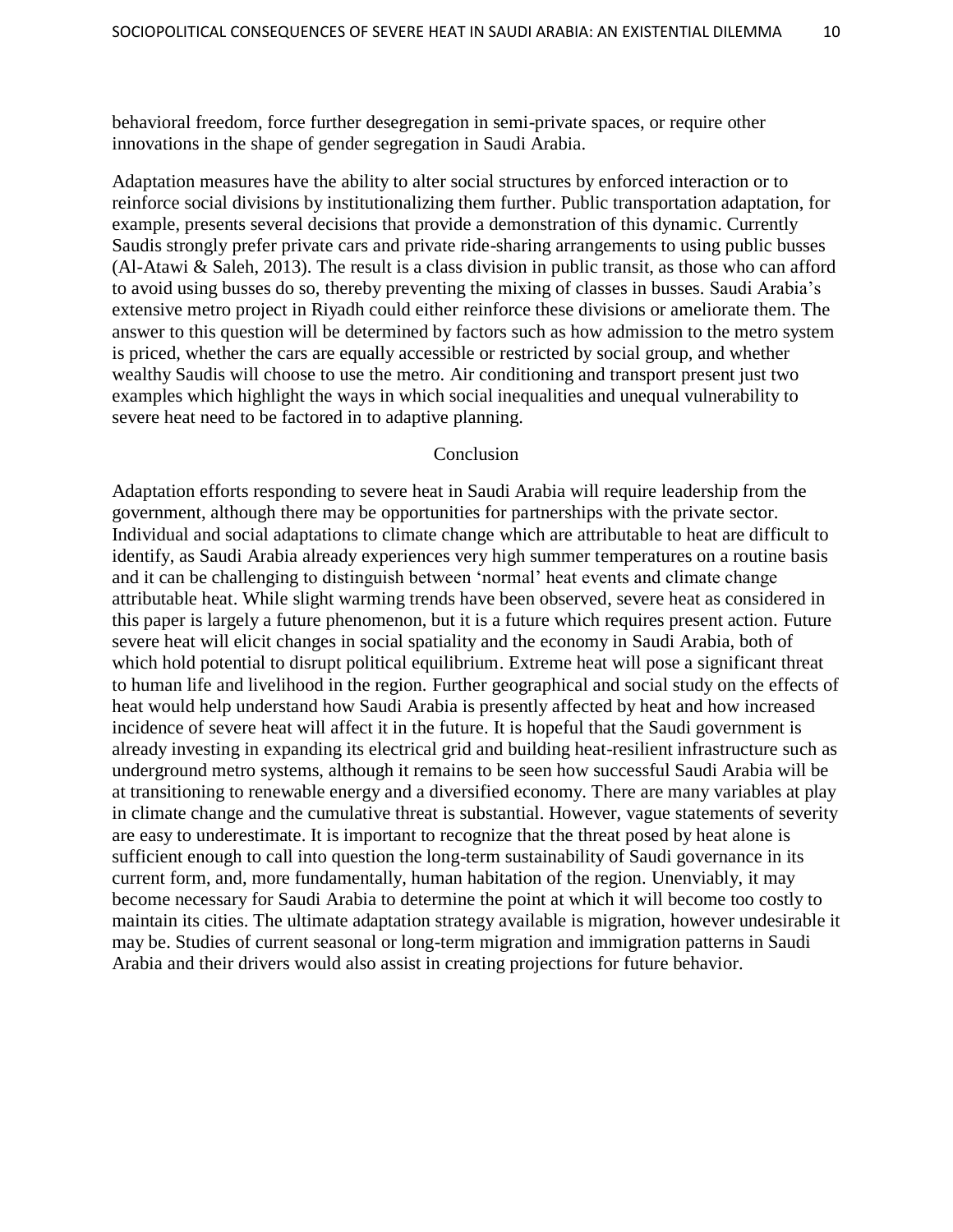## References

- Abandoned in Saudi desert camps, migrant workers won"t leave without pay. ("Abandoned", 2016). Reuters. [http://www.reuters.com/article/us-saudi-labour-foreign](http://www.reuters.com/article/us-saudi-labour-foreign-idUSKCN10T1M3)[idUSKCN10T1M3](http://www.reuters.com/article/us-saudi-labour-foreign-idUSKCN10T1M3)
- Aboukorin, A.A. (2015). Rapid Urbanization and Sustainability in Saudi Arabia: The Case of Dammam Metropolitan Area. *Journal of Sustainable Development.* 8(9), 52.
- Al-Atawi, A.M., Saleh, W. (2013). A study of travel behaviour sustainability in Saudi Arabia: Any evidence of sustainable behavior? *World Journal of Science, Technology and Sustainable Development.* 10(3), 179-185. [http://proxygw.wrlc.org/login?url=http://search.proquest.com.proxygw.wrlc.org/docview/](http://proxygw.wrlc.org/login?url=http://search.proquest.com.proxygw.wrlc.org/docview/1399639237?accountid=11243%20) [1399639237?accountid=11243](http://proxygw.wrlc.org/login?url=http://search.proquest.com.proxygw.wrlc.org/docview/1399639237?accountid=11243%20) (accessed March 26, 2017).
- Alghamdi, A.S., Moore, T.W. (2014). Analysis and Comparison of Trends in Extreme Temperature Indices in Riyadh City, Kingdom of Saudi Arabia, 1985-2010. *Journal of Climatology.*
- Alhoweish, B., & Orujov, C. (2016). Promoting an effective energy efficiency programme in Saudi Arabia: Challenges and Opportunities. In M. Abdel-Raouf & M. Luomi. *The Green Economy in the Gulf*. (p. 100-122). New York, NY: Routledge.
- AlKolibi, F.M. (2002). Possible effects of global warming on agriculture and water resources in Saudi Arabia: Impacts and responses. Climate Change. 54(1-2), 225-245.
- Almahmood, M., Scharnhorst, E., Carstensen, T.A., Jorgensen, G., Schulze, O. (2017). Mapping the gendered city: investigating the socio-cultural influence on the practice of walking and the meaning of walkscapes among young Saudi adults in Riyadh. *Journal of Urban Design*. 22(2), 229-248.
- Anguelovski, I., Shi, L., Chu, E., Gallagher, D., Goh, K., Lamb, Z., Reeve, K., Teicher, H. (2016). Equity Impacts of Urban Land Use Planning for Climate Adaptation*. Journal of Planning Education and Research*. 36(3), 333 – 348.
- Bad Dreams: Exploitation and Abuse of Migrant Workers in Saudi Arabia. ("Bad Dreams", 2004). Human Rights Watch. [https://www.hrw.org/report/2004/07/13/bad](https://www.hrw.org/report/2004/07/13/bad-dreams/exploitation-and-abuse-migrant-workers-saudi-arabia)[dreams/exploitation-and-abuse-migrant-workers-saudi-arabia](https://www.hrw.org/report/2004/07/13/bad-dreams/exploitation-and-abuse-migrant-workers-saudi-arabia)
- Bigygautane, M. (2017). Infrastructure Public-Private Partnerships in Kuwait, Saudi Arabia, and Qatar: Meanings, Rationales, Projects, and the Path Forward. *Public Works Management & Policy*. 22(2), 85-118.
- Curtis, S.E., Oven, K.J. (2012). Geographies of health and climate change. *Progress in Human Geography*. 36(5), 654-666.
- Daniels, J. (2016). Saudi Arabia buying up farmland in the US Southwest. CNBC. <http://www.cnbc.com/2016/01/15/saudi-arabia-buying-up-farmland-in-us-southwest.html>
- Davoudi, S., Crawford, J., Abid, M. (2009). *Planning for Climate Change: Strategies for Mitigation and Adaptation for Spatial Planners*. London; Sterling, VA. Earthscan.
- Dunne, J., Stouffer, R.J., John, J.G. (2013). Reductions in labour capacity from heat stress under climate warming. *Nature Climate Change*.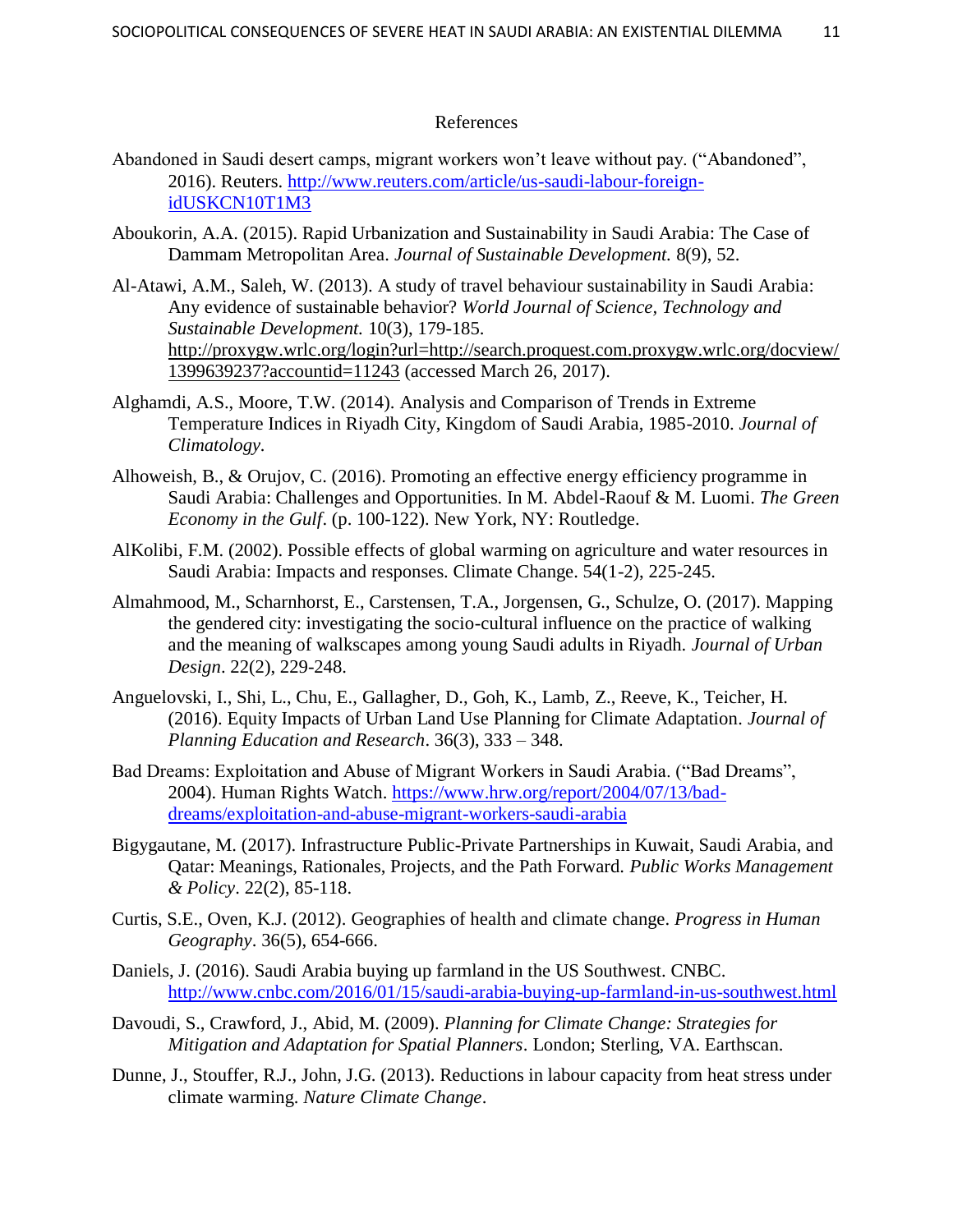- El-Zein, A., Jabbour, S., Tekce, B., Zurayk, H., Nuwayhid, I., Khawaja, M., Tell, T., … Hogan, D. (2014). Health and ecological sustainability in the arab world: A matter of survival. *The Lancet.* 383(9915), 458-76.
- Fussel, H., Klein, R.J.T. (2006). Climate Change Vulnerability Assessments: An Evolution of Conceptual Thinking. Climatic Change. 75(3), 301-329.
- Gelil, I. A. Barriers to Greening the Energy Sector in the Gulf Cooperation Council. In M. Abdel-Raouf & M. Luomi. *The Green Economy in the Gulf*. (p. 25-52). New York, NY: Routledge.
- Giddens, A. (2011). *The politics of climate change*. (2<sup>nd</sup> ed.) Cambridge, UK: Polity Press.
- Hanna, E.G., Tait, P.W. (2015) Limitations to Thermoregulation and Acclimatization Challenge Human Adaptation to Global Warming. *International Journal of Environmental Research and Public Health*. 12, 8034-8074.
- Harlan, S.L., Brazel, A.J., Prashad, L., Stefanov, W.L., Larsen, L. (2006). Neighborhood microclimates and vulnerability to heat stress. *Social Science & Medicine*. 63. 2847- 2863.
- Hereher, M.E. (2016). Recent trends of temperature and precipitation proxies in Saudi Arabia: implications for climate change. *Arabian Journal of Geosciences*. 9, 575.
- Howell, R.A., Capstick, S., Whitmarsh, L. (2016). Impacts of adaptation and responsibility framings on attitudes towards climate change mitigation. *Climatic Change*. 136. 445-461
- Husain, T., Khalil, A.A. (2013). Environment and Sustainable Development in the Kingdom of Saudi Arabia: Current Status an Future Strategy. *Journal of Sustainable Development*. 6(12).
- Ingraham, C. (2015). The toll of human casualties in Qatar. *The Washington Post.* [https://www.washingtonpost.com/news/wonk/wp/2015/05/27/a-body-count-in-qatar](https://www.washingtonpost.com/news/wonk/wp/2015/05/27/a-body-count-in-qatar-illustrates-the-consequences-of-fifa-corruption/)[illustrates-the-consequences-of-fifa-corruption/](https://www.washingtonpost.com/news/wonk/wp/2015/05/27/a-body-count-in-qatar-illustrates-the-consequences-of-fifa-corruption/)
- Javeline, D. (2014). The Most Important Topic Political Scientists Are Not Studying: Adapting to Climate Change*. Perspectives on Politics*. 12(2), 420-434.
- Kamel, M.A.E. (2013). Encouraging walkability in GCC cities: smart urban solutions. Smart and *Sustainable Built Environment*. 2(3), 288-310.
- Kjellstrom, T., Mcmichael, A.J. (2013). Climate change threats to population health and wellbeing: the imperative of protective solutions that will last. *Global Health Action*. 6.
- Lelieveld, J., Hadjinicolaou, P., Kostopoulou, E., Chenoweth, J., El Maayar, M., Giannakopoulos, C. … Xoplaki, E. (2012). Climate Change and impacts in the Eastern Mediterranean and the Middle East. *Climatic Change*. 114. 667-687
- Lelieveld, J., Proestos, Y., Hadjinicolaou, P., Tanarhte, M., Tyrlis, E., Zittis, G. (2016). Strongly increasing heat severes in the Middle East and North Africa (MENA) in the 21st century. *Climatic Change*. Vol. 137, [Issue](https://link-springer-com.proxygw.wrlc.org/journal/10584/137/1/page/1) 1, 245–260.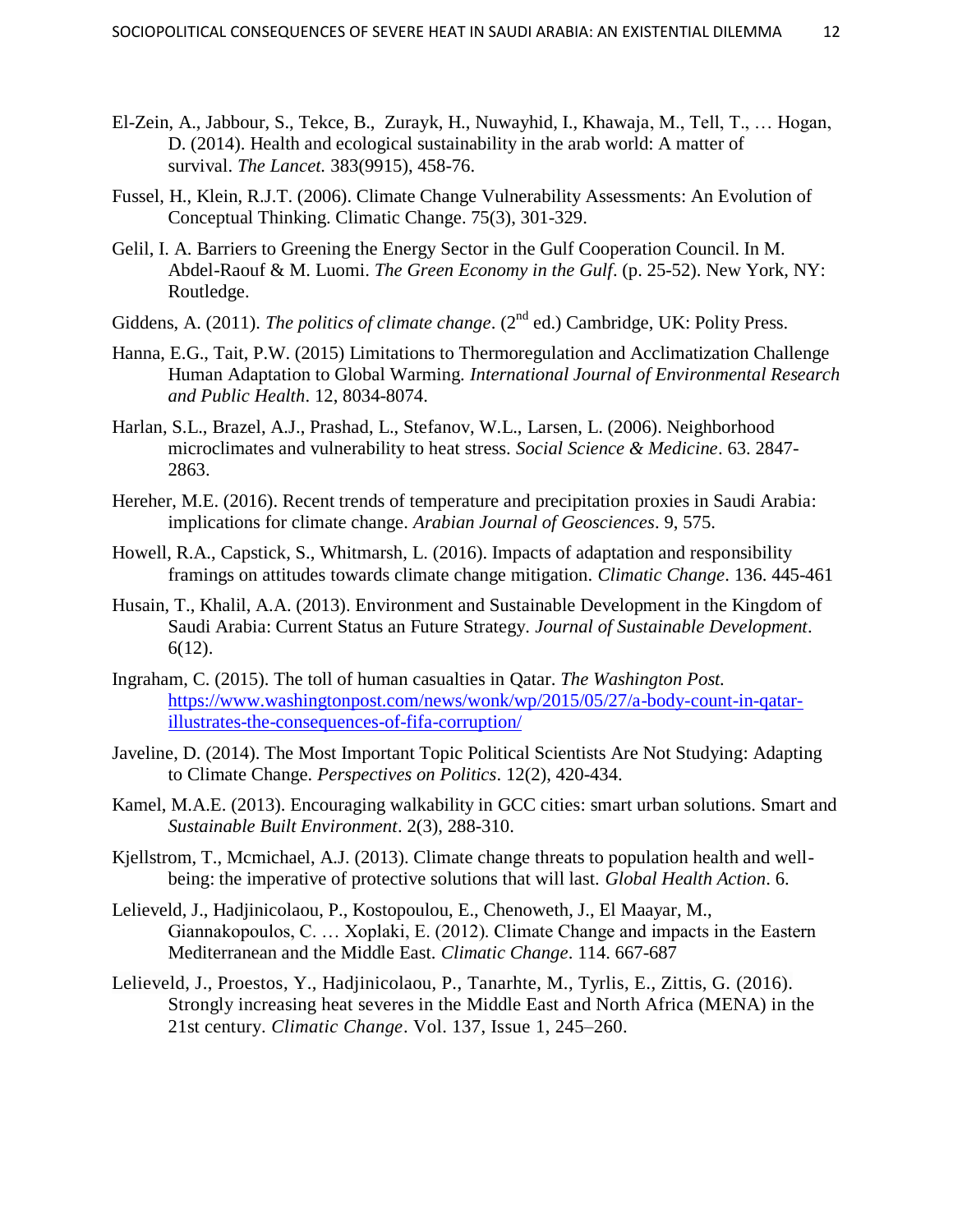- Let's go together; Transport in the Middle East. ("Let's Go", 2016). *The Economist*. 418(8980), 50.
- Luber, G. McCeehin, M. (2008). Climate Change and Extreme Heat Events. *American Journal of Preventive Medicine*. 35(5), 429-435.
- Maloney, S.K., Forbes, C.F. (2011). What effect will a few degrees of climate change have on human heat balance? Implications for human activity. International Journal of Miometeorol. 55, 147-160.
- Ménoret, P. (2014). *Joyriding in Riyadh : oil, urbanism, and road revolt*. New York, Cambridge: University Press.
- Naffee, Ibrahim. "Power outage hits some Jeddah districts". March 2016 <http://www.arabnews.com/saudi-arabia/news/895351>
- Pal, J.S., Elfatih, A.B.E. (2016). Future temperature in southwest asia projected to exceed a threshold for human adaptability. *Nature Climate Change* 6, (2) (02): 197-200, [http://proxygw.wrlc.org/login?url=http://search.proquest.com.proxygw.wrlc.org/docview/](http://proxygw.wrlc.org/login?url=http://search.proquest.com.proxygw.wrlc.org/docview/1766272325?accountid=11243%20) [1766272325?accountid=11243](http://proxygw.wrlc.org/login?url=http://search.proquest.com.proxygw.wrlc.org/docview/1766272325?accountid=11243%20) (accessed March 26, 2017).
- Pal, Jeremy S, (2017, March 17). Personal interview.
- Pattisson, P. (2013). Revealed: Qatar"s World Cup "slaves". *The Guardian*. <https://www.theguardian.com/world/2013/sep/25/revealed-qatars-world-cup-slaves>
- Poumadere, M., Mays, C., Le Mer, S., Blong, R. (2005). The 2003 Heat Wave in France: Dangerous Climate Change Here and Now. *Risk Analysis*. 25(6), 1483-1493
- Rasooldeen, Mohammed. "Power outage turns midsummer night's dream into a 'nightmare'". June 2015.<http://www.arabnews.com/saudi-arabia/news/760736>
- Record highs cause Saudi power outages. ("Record highs", 2010). The Associated Press. <http://newsok.com/article/3470203>
- Russell, J.A. (2016). Saudi Arabia: The Strategic Dimensions of Environmental Insecurity. *Middle East Policy*. 23(2).
- Saudi Arabia: Infrastructure Report. (2017) BMI Research. London, UK. Q1 2017.
- Sherwood, S.C., Huber, M. (2010). An adaptability limit to climate change due to heat stress. *Proceedings of the National Academy of Sciences*. 107(21), 9552-9555.
- Sogaard, T.F. (2014). Bouncers, Policing and the (In)visibility of Ethnicity in Nightlife Security Governance. *Social Inclusion*. 2(3), 40-51.
- Space stations to transform Riyadh in mega metro project. ("Space stations", 2013). CNN. [http://www.cnn.com/2013/07/31/business/saudi-arabia-riyadh-metro-transportation](http://www.cnn.com/2013/07/31/business/saudi-arabia-riyadh-metro-transportation-project/)[project/](http://www.cnn.com/2013/07/31/business/saudi-arabia-riyadh-metro-transportation-project/)
- Swanson, A. (2015). An incredible image shows how powerful countries are buying up much of the world"s land. *The Washington Post*. [https://www.washingtonpost.com/news/wonk/wp/2015/05/21/rich-countries-are-buying](https://www.washingtonpost.com/news/wonk/wp/2015/05/21/rich-countries-are-buying-up-farmland-from-poorer-ones-around-the-world/?utm_term=.59afac3c6091)[up-farmland-from-poorer-ones-around-the-world/?utm\\_term=.59afac3c6091](https://www.washingtonpost.com/news/wonk/wp/2015/05/21/rich-countries-are-buying-up-farmland-from-poorer-ones-around-the-world/?utm_term=.59afac3c6091)

Taher, N., Hajjar, B. (2014). *Energy and Environment in Saudi Arabia: Concerns and*